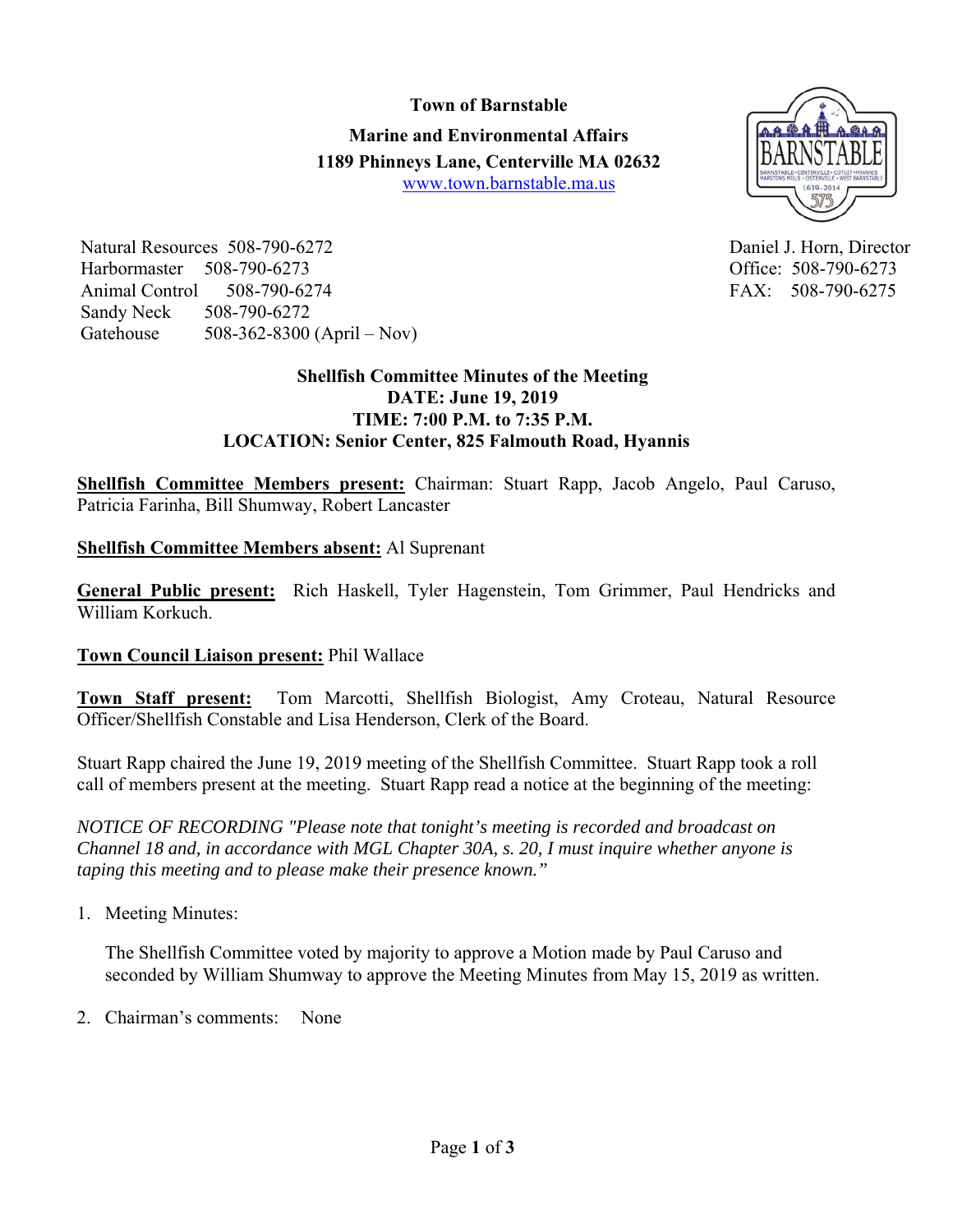### 3. Natural Resources Propagation Report

Tom Marcotti gave the Propagation Report as follows:

# **Natural Resources Report: June, 2019**

The efforts and results of this seasons propagation program by our staff has been excellent. We have been getting a lot of good seed of all varieties which allows the recreation areas to be restocked and other seed to go to the best practical habitat locations. The clamming classes held were well attended with a large turnout.

- *4.* Old Business: *None*
- 5. New Business:
	- **A.** *Section 407-18. Northside harvest restrictions*:

A discussion ensued about the commercial harvest of soft shell clams on the Northside to include Wednesdays. Natural Resource Officer and Shellfish Constable Croteau found nothing detrimental to include Wednesdays in the commercial harvest of soft shell clams on the Northside of the Town of Barnstable July 15 – September 15, 2019. Therefore Natural Resources has no opposition to recommend to the Town Manager to include Wednesdays under an emergency opening July 15 – September 15, 2019. The Committee voted by majority to approve a motion made by Paul Caruso, seconded by Jacob Angelo to recommend the emergency opening to the Town Manager of Wednesdays for the commercial harvest of soft shell clams on the Northside July 15 – September 15, 2019.

**B.** *Notification of shellfish aquaculture licensed site application*:

| Applicant: | Thomas Grimmer (from the waiting list) |  |  |
|------------|----------------------------------------|--|--|
|            |                                        |  |  |

Application: Issuance of a shellfish aquaculture license for site (ng052, 2.0 acres)

Location: A designated portion (2.0 acres) of intertidal flat in the mid-Barnstable Harbor north of Sand Island as recorded on a map at the G.I.S. Unit. This is an existing grant site.

Public Hearing: Date: Wednesday, June 26, 2019 Time: 9:00 A.M. Place: Barnstable Town Hall, Selectman's Conference Room, 2nd Floor 367 Main Street, Hyannis MA

Plans and applications describing the proposed activity are on file at the Town Manager's Office and at the MEAD Offices at 1189 Phinney's Lane. Please call if you have any questions regarding this application.